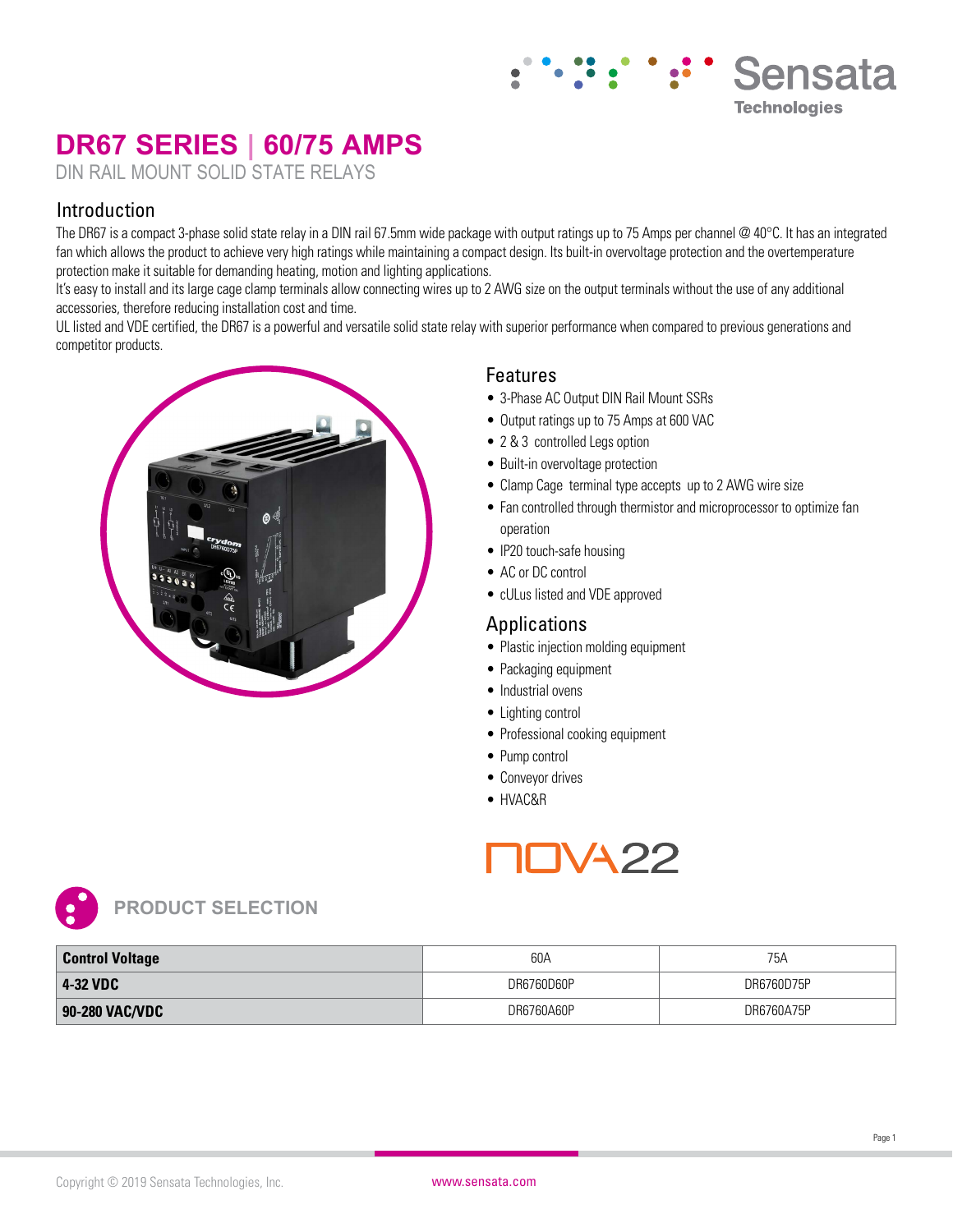

Description of part number example

| <b>Family</b>                                                                        | <b>DR67</b><br><b>Contract</b> | 60 | XX | x |        | P                                                                                         |
|--------------------------------------------------------------------------------------|--------------------------------|----|----|---|--------|-------------------------------------------------------------------------------------------|
| <b>Operating Voltage</b><br>$60 = 48 - 600$ VAC                                      |                                |    |    |   |        |                                                                                           |
| <b>Control Voltage _</b><br>$D = 4-32$ VDC<br>$A = 90-280$ VAC/VDC                   |                                |    |    |   |        |                                                                                           |
| <b>Rated Load Current -</b><br>$60 = 60A, 3 - legs$<br>$75 = 75A, 2 - legs$          |                                |    |    |   |        |                                                                                           |
| <b>Switching Type</b><br>Blank = Zero voltage turn on<br>$R =$ Instantaneous turn on |                                |    |    |   |        |                                                                                           |
| <b>Overvoltage Protection</b><br>$P =$ With internal overvoltage protection          |                                |    |    |   | number | Required for valid part number<br>$\Box$ For options only and not required for valid part |



## Output<sup>(1)</sup>

| <b>Description</b>                                                                                   | 60A          | 75A          |
|------------------------------------------------------------------------------------------------------|--------------|--------------|
| Operating Voltage (47-440Hz) [V <sub>RMS</sub> ]                                                     | 48-600       | 48-600       |
| Transient Overvoltage [Vpk] (2)                                                                      | 1200         | 1200         |
| <b>Maximum Off-State Leakage Current @ Rated Voltage</b><br>[mA <sub>RMS</sub> ]                     |              |              |
| Minimum Off-State dV/dt @ Maximum Rated Voltage [V/<br>µsec]                                         | 500          | 500          |
| Load Current, General Use UL508/LC A IEC62314 @ 40°C<br>[A <sub>RMS</sub> ]                          | 60           | 75           |
| Load Current, Motor Starting UL508 FLA/LC B IEC62314 @<br>40 $^{\circ}$ C [A $_{\text{\tiny RMS}}$ ] | 21/17.6      | 21/17.6      |
| Minimum Load Current [mA <sub>RMS</sub> ]                                                            | 150          | 150          |
| Maximum 1 Cycle Surge Current (50/60Hz) [Apk]                                                        | 1290/1350    | 1290/1350    |
| Maximum On-State Voltage Drop @ Rated Current [V <sub>BMS</sub> ]                                    | 1.15         | 1.20         |
| Maximum 1/2 Cycle <sup>12</sup> t for Fusing (50/60Hz) [A <sup>2</sup> sec]                          | 8320/7593    | 8320/7593    |
| <b>Minimum Power Factor (at Maximum Load)</b>                                                        | 0.5          | 0.5          |
| Motor Rating UL 508: 120 VAC / 240 VAC / 480 VAC [HP]                                                | 3.0/5.0/15.0 | 3.0/5.0/15.0 |
| Motor Rating IEC62314: 240 VAC / 400 VAC / 500 VAC [kW]                                              | 4.0/7.5/11.0 | 4.0/7.5/11.0 |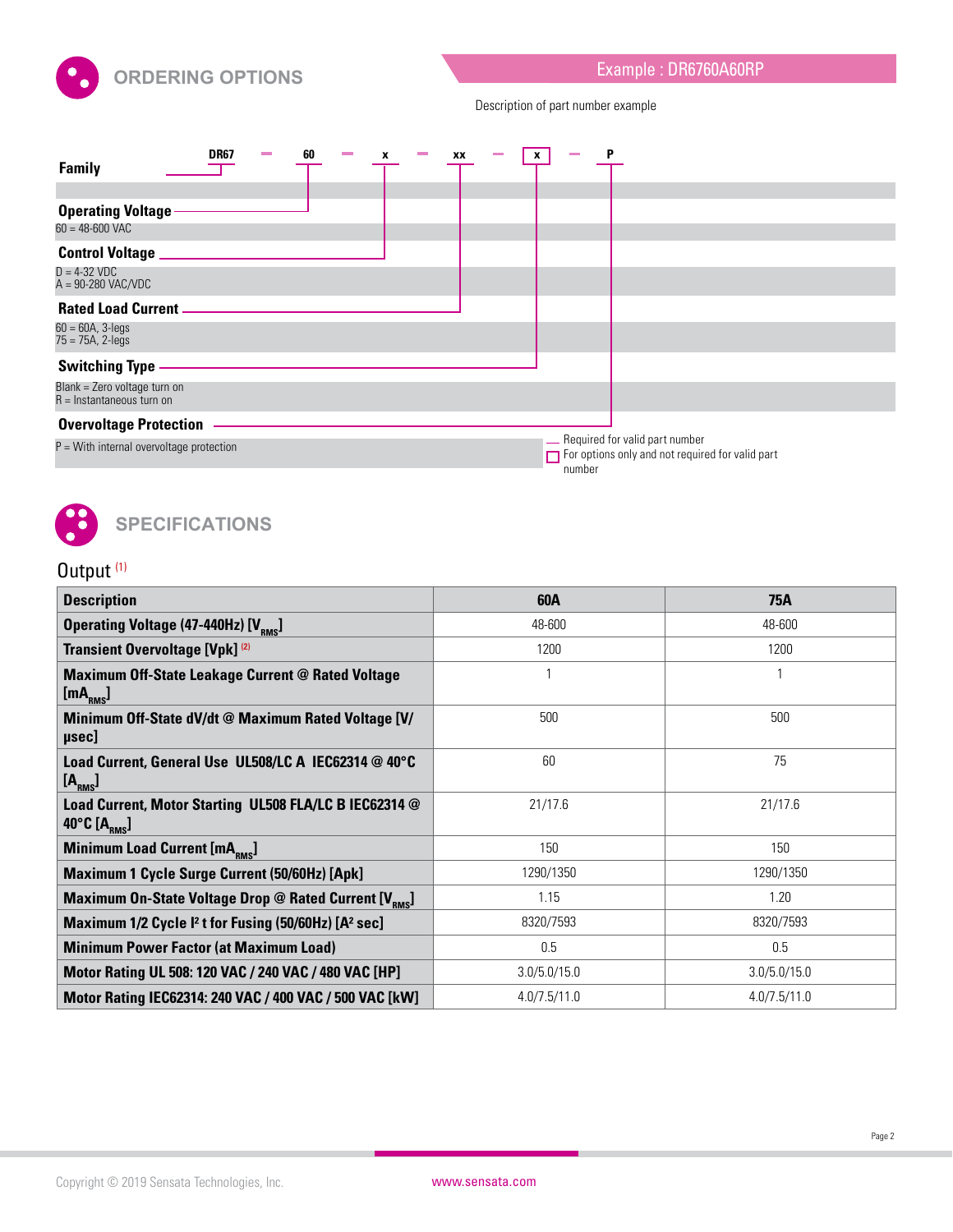# Input (1)

| <b>Description</b>                          | DR6760Dxxx         | DR6760Axxx         |  |  |
|---------------------------------------------|--------------------|--------------------|--|--|
| <b>Control Voltage Range</b>                | 4-32 VDC           | 90-280 VAC/VDC     |  |  |
| <b>Maximum Reverse Voltage</b>              | -32 VDC            |                    |  |  |
| <b>Minimum Turn-On Voltage</b>              | 4 VDC              | 90 VAC/VDC         |  |  |
| <b>Must Turn-Off Voltage</b>                | 1 VDC              | 5 VAC/VDC          |  |  |
| <b>Minimum Input Current (for on-state)</b> | 0.8 <sub>m</sub> A | 0.6 <sub>m</sub> A |  |  |
| <b>Maximum Input Current</b>                | $12 \text{ mA}$    | $2.8 \text{ mA}$   |  |  |
| <b>Nominal Input Impedance</b>              | 3.2K ohms          | 120K ohms          |  |  |
| <b>Maximum Turn-On Time [msec]</b>          | $20^{(3)}$         |                    |  |  |
| <b>Maximum Turn-Off Time [msec]</b>         | 25                 |                    |  |  |

# Power Supply<sup>(1)</sup>

| <b>Description</b>             | DR6760Dxxx       | DR6760Axxx     |
|--------------------------------|------------------|----------------|
| <b>Supply Voltage Range</b>    | 18-32 VDC        | 90-280 VAC/VDC |
| <b>Maximum Reverse Voltage</b> | -32 VDC          |                |
| <b>Minimum Supply Current</b>  | 3 <sub>m</sub> A | 1.5 mA         |
| <b>Maximum Supply Current</b>  | 130 mA           | 70 mA          |

## Alarm (1)

| <b>Description</b>                       | DR6760Dxxx  | DR6760Axxx        |  |  |  |
|------------------------------------------|-------------|-------------------|--|--|--|
| <b>Output type</b>                       | Solid State |                   |  |  |  |
| <b>Maximum Output Voltage</b>            | 60 VDC      | 400 VDC / 265 VAC |  |  |  |
| <b>Maximum Alarm Output Current [mA]</b> | 60          | 60                |  |  |  |

### General<sup>(1)</sup>

| <b>Description</b>                                         | <b>Parameters</b>        |
|------------------------------------------------------------|--------------------------|
| <b>Dielectric Strength, Input to Output (50/60Hz)</b>      | $4k\,V_{\rm RMS}$        |
| <b>Dielectric Strength, Input/Output to Case (50/60Hz)</b> | $4kV_{RMS}$              |
| <b>Minimum Insulation Resistance (@ 500 VDC)</b>           | 10 <sup>9</sup> Ohms     |
| <b>Maximum Capacitance, Input/Output</b>                   | 25pF                     |
| <b>Ambient Operating Temperature Range</b>                 | -40 to $70^{\circ}$ C    |
| <b>Ambient Storage Temperature Range</b>                   | -40 to $80^{\circ}$ C    |
| <b>Short Circuit Current Rating (4)</b>                    | 100 kA                   |
| <b>Weight (typical)</b>                                    | 33.9 oz (961 g)          |
| <b>Housing Material</b>                                    | <b>UL94 V-0</b>          |
| <b>Heat Sink Material</b>                                  | Aluminum                 |
| <b>DIN Rail Clip Material</b>                              | <b>Zinc Plated Steel</b> |
| <b>Hardware Finish</b>                                     | <b>Nickel Plating</b>    |
| <b>Input Terminal Screw Torque Range (Ib-in/Nm)</b>        | 5/0.5                    |
| Load Terminal Screw Torque Range (Ib-in/Nm)                | 18-20/2.0-2.2            |
| Humidity per IEC 60068-2-78 <sup>(5)</sup>                 | 93%                      |
| <b>LED Input Status Indicator</b>                          | See status chart         |
| <b>Overvoltage Category</b>                                | $\mathbb{H}$             |
| <b>Impulse Withstand Voltage According to IEC 60664-1</b>  | 6kV<br>Page 3            |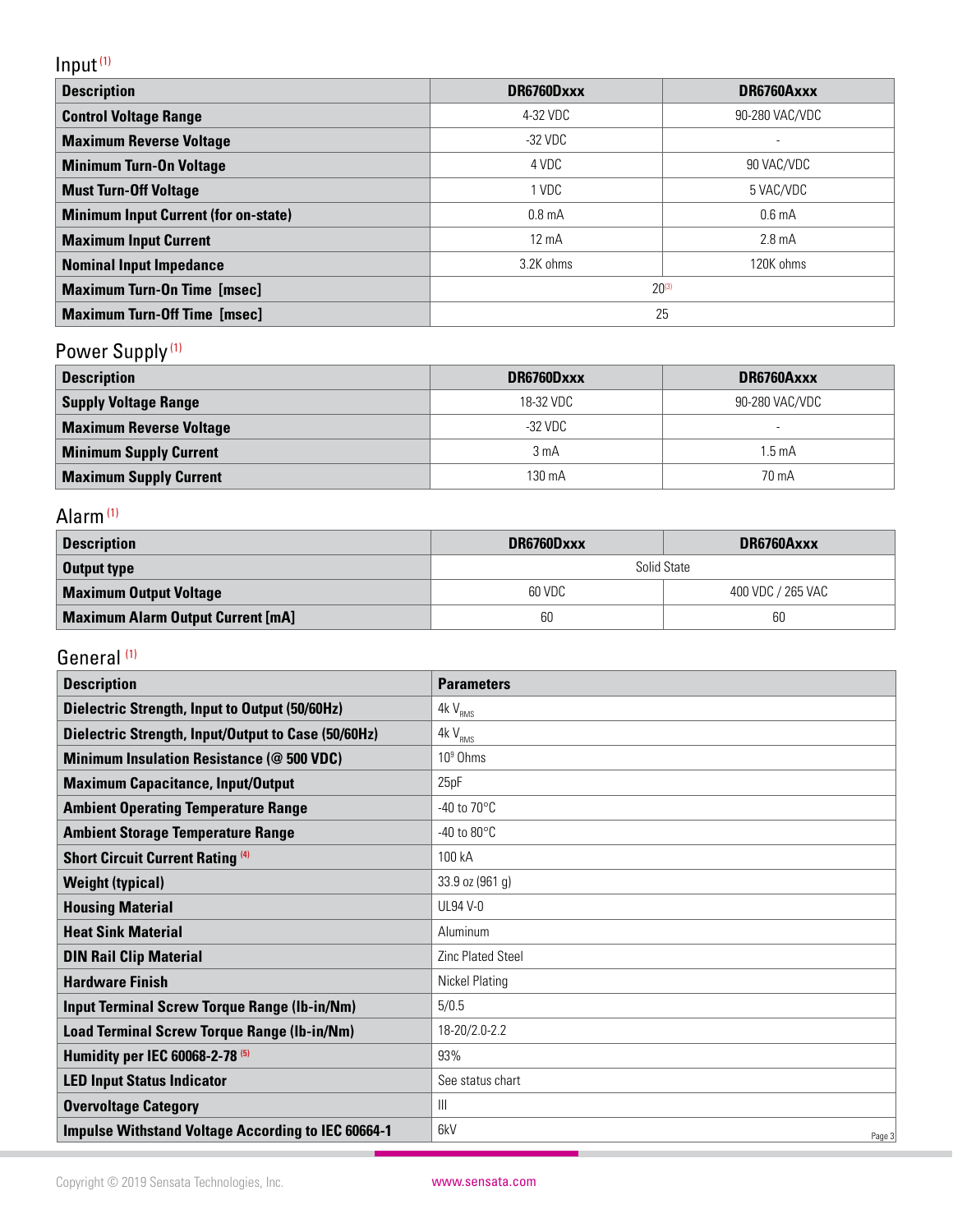**EQUIVALENT CIRCUIT BLOCK DIAGRAMS/WIRING DIAGRAMS**

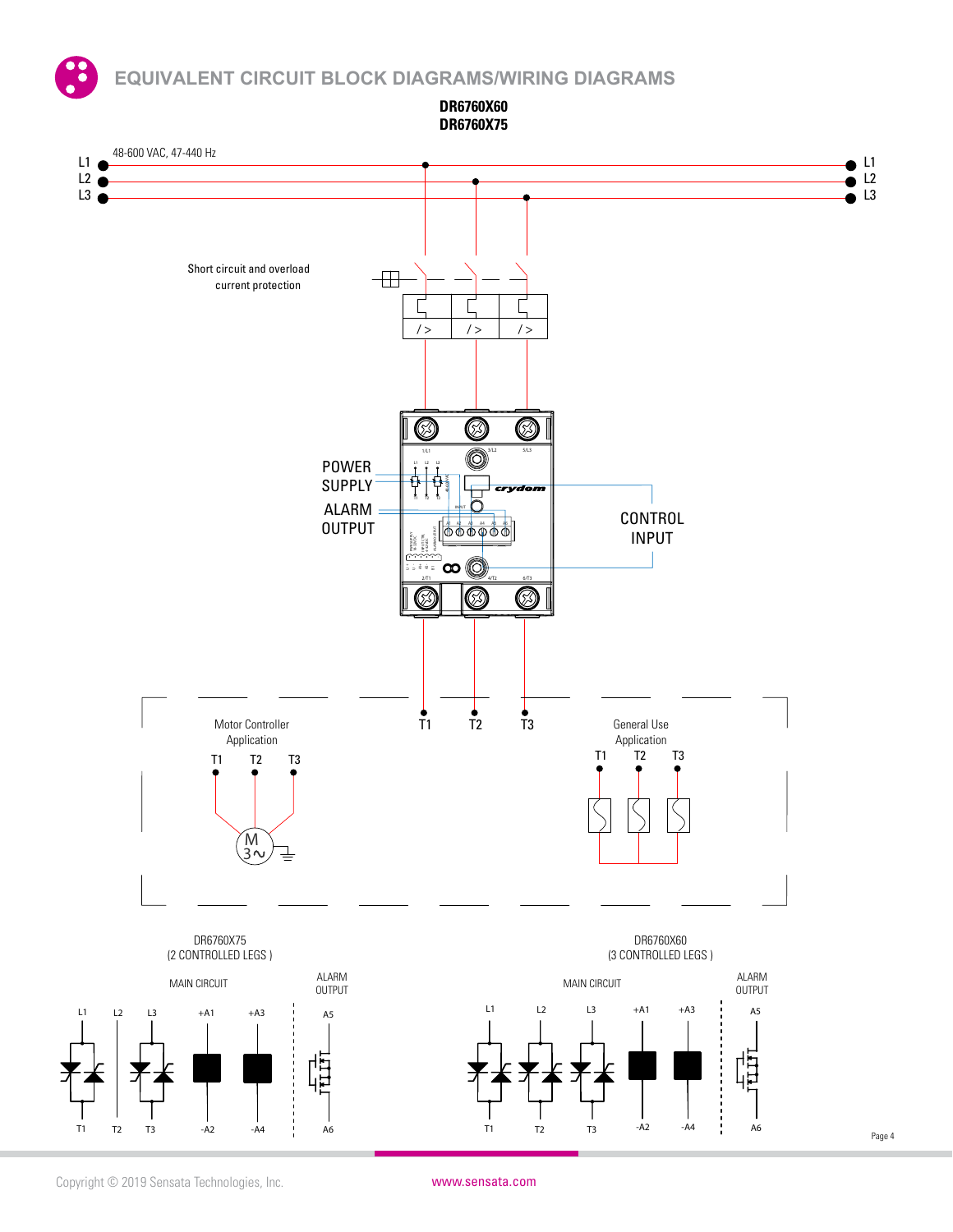**MECHANICAL SPECIFICATIONS**





Page 5

5.82 147.8 130.1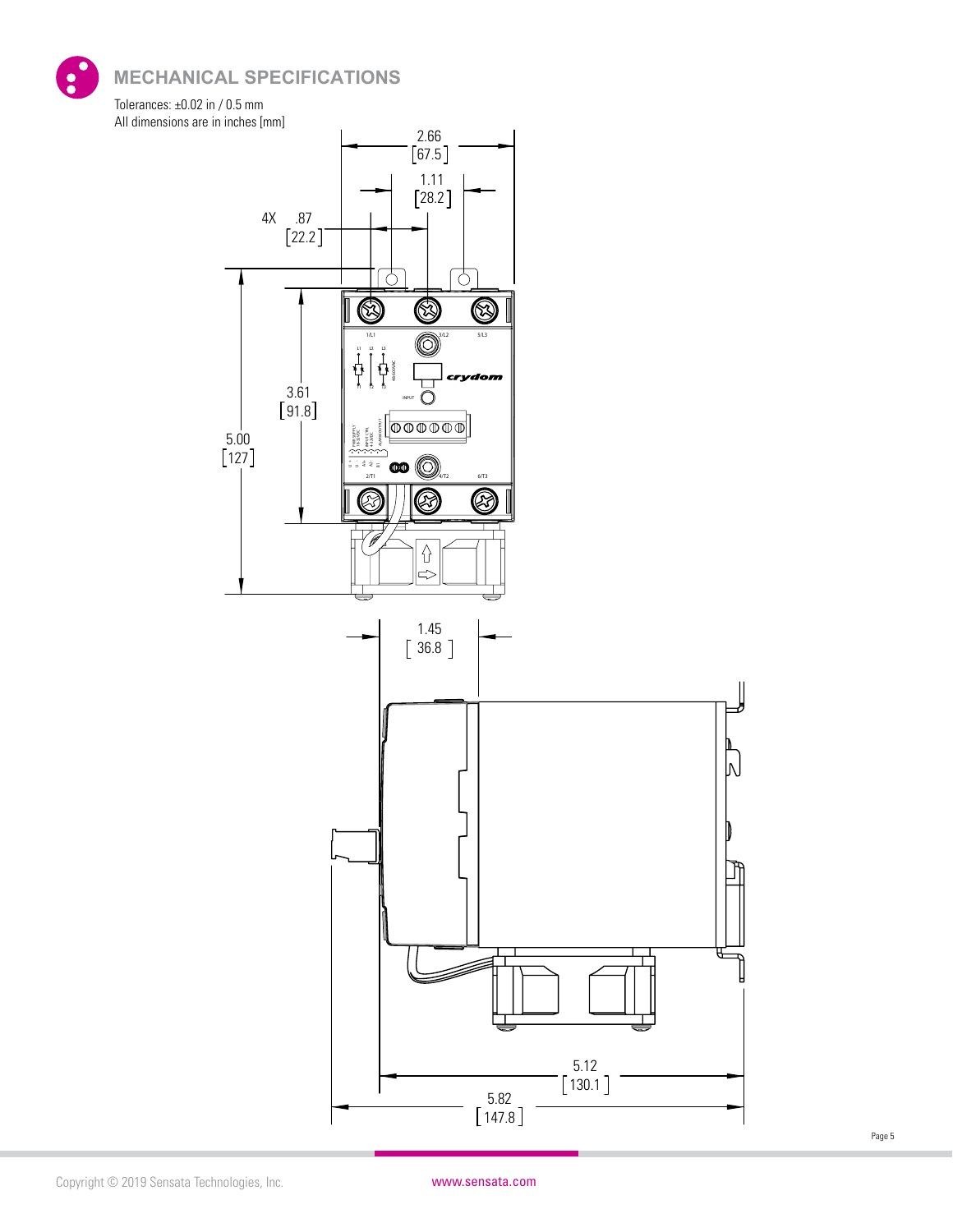









|                  |                |   | <b>60A &amp; 75A MODELS</b> |   |   |    |    |    |       |    |    | <b>Conditions</b> | <b>Description</b>                                                               |
|------------------|----------------|---|-----------------------------|---|---|----|----|----|-------|----|----|-------------------|----------------------------------------------------------------------------------|
|                  | $1\quad2$<br>3 | 5 | 6                           | 8 | 9 | 10 | 11 | 12 | 13 14 | 15 | 16 | 1,16              | Initial Condition.                                                               |
| Power Supply     |                |   |                             |   |   |    |    |    |       |    |    | $\overline{2}$    | Microcontroller Start-up, white light.                                           |
| Control Input    |                |   |                             |   |   |    |    |    |       |    |    | 3, 5, 15          | Stand by condition, LED is blinking blue.<br>Control Input is Off.               |
|                  | <b>COLLA</b>   |   |                             |   |   |    |    |    |       |    |    |                   | Control Input is On, Output is activated,                                        |
| Output           |                |   |                             |   |   |    |    |    |       |    |    | 4, 6, 14          | temperature rises, Green LED is On, Fan<br>goes to Maximum speed and then starts |
| Over Temperature |                |   |                             |   |   |    |    |    |       |    |    |                   | regulating the speed for optimal values.                                         |
| Alam             |                |   |                             |   |   |    |    |    |       |    |    |                   | LED indicator changes to blinking red,                                           |
| Pre-alarm        |                |   |                             |   |   |    |    |    |       |    |    |                   | fan is at full speed.                                                            |
|                  |                |   |                             |   |   |    |    |    |       |    |    | 8, 11             | Output is Off due to overtemperature,                                            |
|                  |                |   |                             |   |   |    |    |    |       |    |    |                   | alarm is On, LED changes to solid red                                            |
| Alam             |                |   |                             |   |   |    |    |    |       |    |    | 9                 | While Power Supply is Off: Output,<br>Alarm, LED and Fan remains Off. (Power     |
|                  |                |   |                             |   |   |    |    |    |       |    |    |                   | Supply Min. 100ms to reset values)                                               |
| <b>LED Color</b> |                |   |                             |   |   |    |    |    |       |    |    |                   | Power Supply is On, start initialization.                                        |
|                  |                |   |                             |   |   |    |    |    |       |    |    | 10                | Control Input is On, Output is on and                                            |
|                  |                |   |                             |   |   |    |    |    |       |    |    |                   | temperature rises.                                                               |
| Fan Speed        |                |   |                             |   |   |    |    |    |       |    |    | 12                | Control Input is On, Output is Off due to                                        |
|                  |                |   |                             |   |   |    |    |    |       |    |    |                   | overtemperature.                                                                 |
|                  |                |   |                             |   |   |    |    |    |       |    |    |                   | Standby mode<br>Blue                                                             |
|                  |                |   |                             |   |   |    |    |    |       |    |    |                   | $Q$ utnut $Qn$<br>$\sim$                                                         |

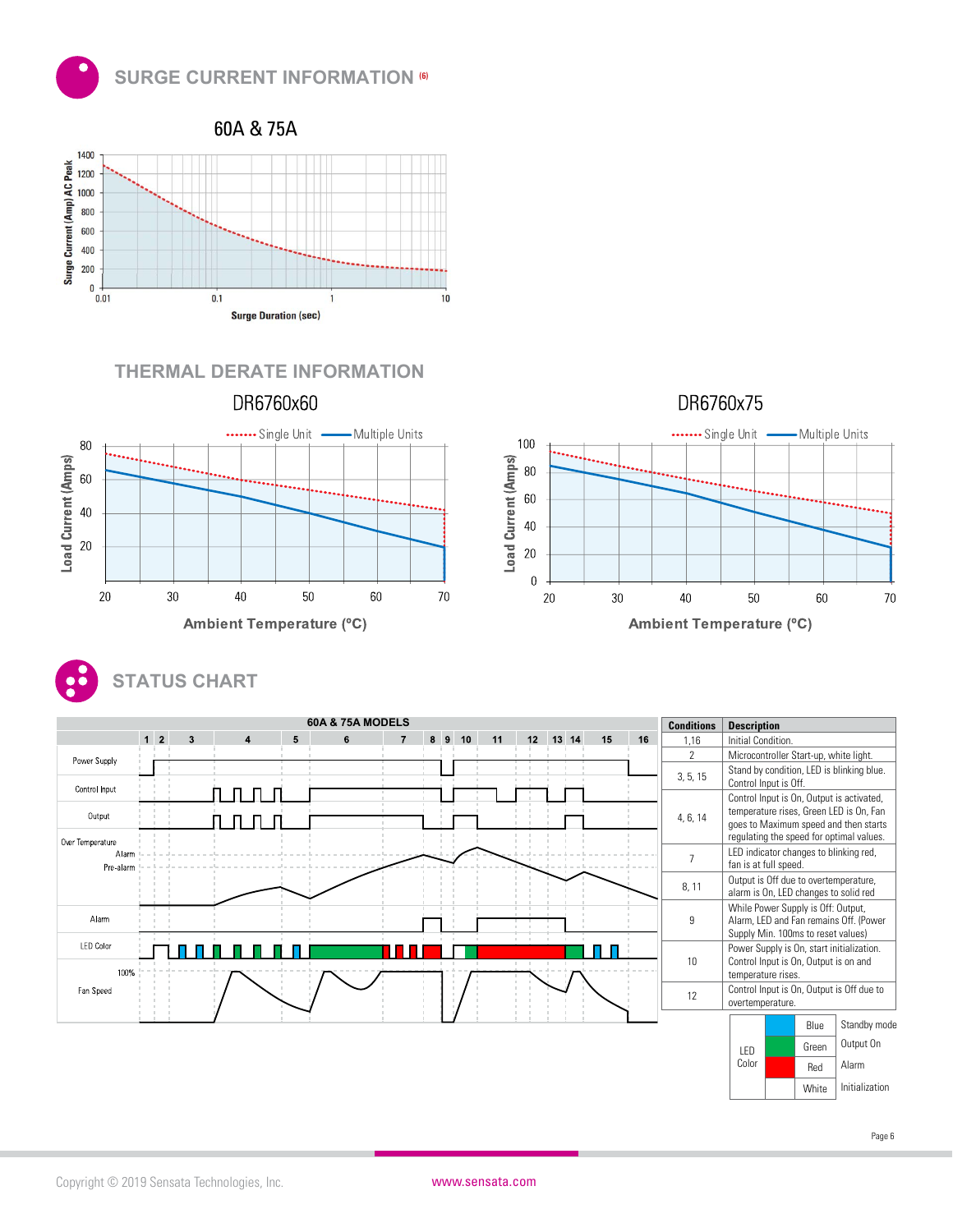

**INSTALLATION INSTRUCTIONS**

#### **Mounting on DIN Rail**

- Locate rail and align with non moveable end of DR67 DIN clip.
- Using reasonable force, push DR67 in the direction of the arrow (as shown in fig.1).
- For removal pull release tag by moving blade of screwdriver in direction of arrow and pull it away from DIN rail.
- For models with integrated fan removal tool must be inserted from the side (as shown in fig. 2)

#### **Wiring Instructions**

- Recommended wire sizes as shown in TABLE 1
- Maximum terminal screw torque input terminal 5 lb-in (0.5 Nm) (screw terminal only)
- Maximum terminal screw torque load terminal 18-20 lb-in (2.0-2.2 Nm)
- Strip lenght for input terminals: Per manufacturer specifications
- Strip lenght for load terminals: 10mm min.
- Use only copper conductors rated for 75°C
- If multiple units are installed be sure to follow derating curves.

#### **WARNING!!**

• Removing product from 35mm Rail incorrectly by not using the appropriate tool, would damage the latching system.

|                               | Table 1. Wire Size & Pull Out Strength |                                                  |                                 |  |  |  |  |
|-------------------------------|----------------------------------------|--------------------------------------------------|---------------------------------|--|--|--|--|
| <b>Terminal Configuration</b> |                                        | Recommended Wire Size (Solid/Stranded)           | Wire Pull-Out Strength (lb)[N]* |  |  |  |  |
| Output                        |                                        | $1 \times 18$ AWG (1 mm <sup>2</sup> ) [minimum] | 20 [88]                         |  |  |  |  |
|                               |                                        | $1 \times 8$ AWG (10 mm <sup>2</sup> )           | 75 [333]                        |  |  |  |  |
|                               |                                        | $2 \times 8$ AWG (10 mm <sup>2</sup> )           | 65 [289]                        |  |  |  |  |
|                               |                                        | 1 x 3 AWG (26.67 mm <sup>2) (1)</sup>            | 90 [400]                        |  |  |  |  |
|                               |                                        | 30 AWG (0.05 mm <sup>2</sup> ) [minimum]         | $4.5$ [20]                      |  |  |  |  |
| Input                         | Screw                                  | 12 AWG $(3.3 \text{ mm}^2)$ [maximum]            | 30 [133]                        |  |  |  |  |





 \*Tests performed on Stranded wire  $(1)$  Maximum wire size 1 x 2 AWG (35mm<sup>2</sup>), torque 24 lb-in (2.7

Nm) & strip lenght 12.7mm min.



# **ACCESSORIES**



# 10-32 Thread

#### **Protective Earth Connection**

Protective earth (PE) screw type recommended is 10- 32 UNC standard not provided with SSR.

Through the use of a DIN rail ground (protective conductor) terminal block, the DIN rail itself can be used as the grounding bus bar. In this case, the zinc plated steel material used for the DIN rail clip of DR67 models, permits a secure path to ground and avoid the need of a further PE connection.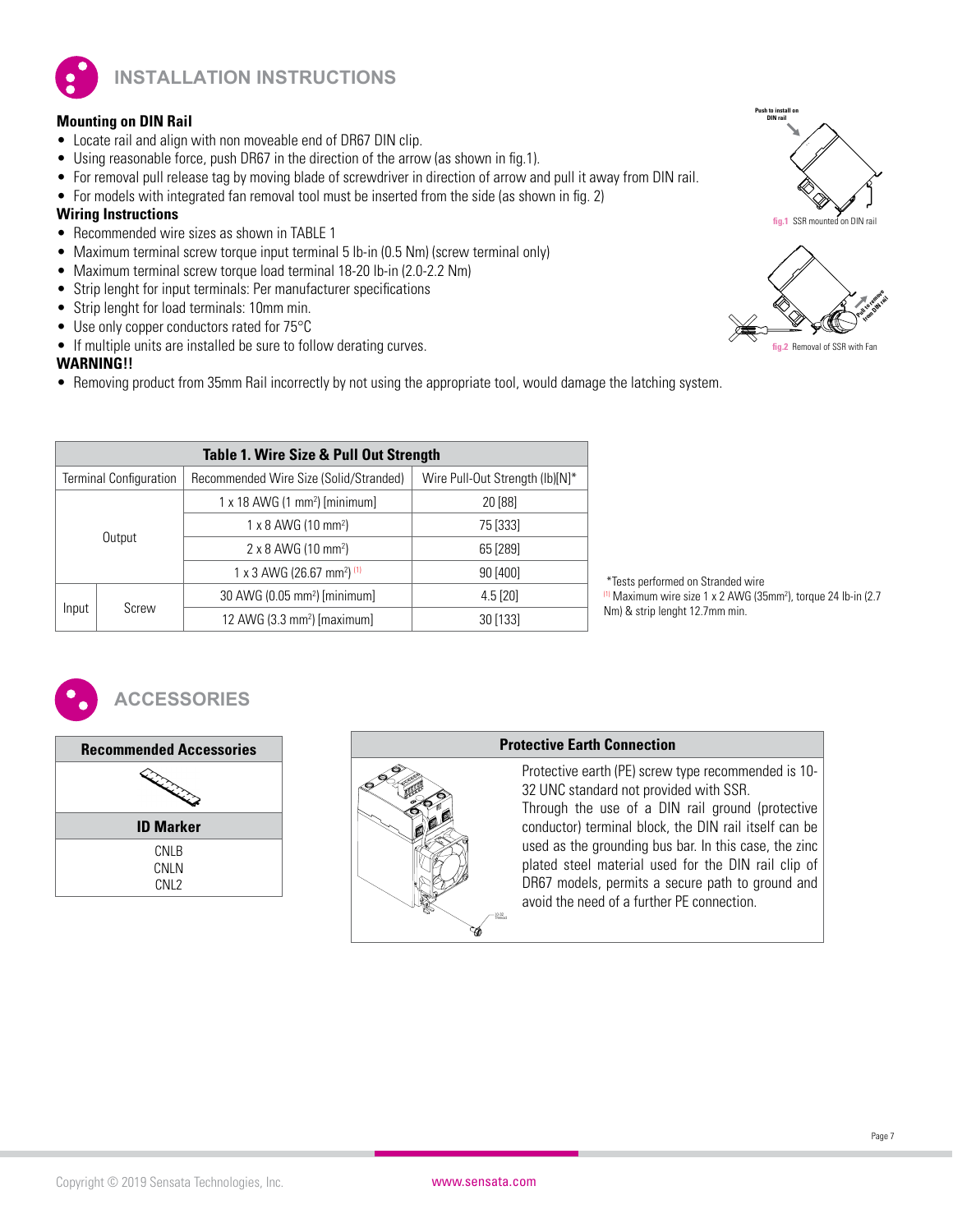

| <b>Approvals (Tested and Certified</b><br><b>According To)</b> |          |  |  |  |  |
|----------------------------------------------------------------|----------|--|--|--|--|
| <b>US</b><br><b>LISTED</b>                                     |          |  |  |  |  |
| F116949                                                        | 40047491 |  |  |  |  |
| UL 508 and<br>C <sub>22.2</sub> No. 14                         | FN 62314 |  |  |  |  |

|                                                                    | <b>CONFORMANCES</b>                                         | <b>ENVIRONMENTAL</b>                   |                         |                                |                |
|--------------------------------------------------------------------|-------------------------------------------------------------|----------------------------------------|-------------------------|--------------------------------|----------------|
| <b>Vibration</b><br><b>Resistance IEC</b><br>$60068 - 2 - 6^{(7)}$ | <b>Shock Resis-</b><br>tance IEC IEC<br>$60068 - 2 - 27(7)$ | <b>Resistances to</b><br>heat and fire | $\epsilon$              | RoH <sup>c</sup>               | $\sqrt{50}$    |
| Amplitude Range:<br>10-55 Hz, Displace-<br>ment 0.75mm             | Peak Acceleration:<br>15g, Duration 11ms.                   | IEC 60335-1,<br>Section 30             | Directive<br>2006/95/EC | <b>Directive</b><br>2011/65/EU | GBT 26572-2011 |

| <b>Electromagnetic Compatibility</b>                        |                                                  |                                 |                       |             |  |  |  |  |  |
|-------------------------------------------------------------|--------------------------------------------------|---------------------------------|-----------------------|-------------|--|--|--|--|--|
| <b>Generic Standard</b>                                     | <b>Immunity Tests</b>                            | <b>Test Specification Level</b> | <b>Performance</b>    |             |  |  |  |  |  |
|                                                             | Electrostatic Discharge                          |                                 | 8kV air discharge     | Criterion A |  |  |  |  |  |
|                                                             | IEC 61000-4-2                                    |                                 | 6kV contact discharge |             |  |  |  |  |  |
| IEC 61000-6-2<br>Immunity for Industrial Envi-<br>ronments" | Fast transient (burst)<br>IEC 61000-4-4<br>Surge | Output                          | 2kV, 5kHz, 100kHz     | Criterion B |  |  |  |  |  |
|                                                             |                                                  | Input                           | 1kV, 5kHz, 100kHz     | Criterion B |  |  |  |  |  |
|                                                             |                                                  | Output                          | 1kV Line to Line      | Criterion B |  |  |  |  |  |
|                                                             |                                                  |                                 | 2kV Line to Earth     | Criterion B |  |  |  |  |  |
|                                                             | IEC 61000-4-5                                    |                                 | 1kV Line to Line      | Criterion A |  |  |  |  |  |
|                                                             |                                                  | AC Input Option                 | 2kV Line to Earth     | Criterion A |  |  |  |  |  |



# **GENERAL NOTES**

- (1) All parameters at 25°C unless otherwise specified per Channel.
- (2) Output will self trigger between 900-1200 Vpk, not suitable for capacitive loads.
- (3) Turn-on time for Instantaneous turn-on versions is 0.3 msec.
- (4) When protected with the appropriate class and rated fuse. For detailed info please contact Sensata Technical Support.
- (5) No freezing or condensation allowed.
- (6) For single surge pulse Tc=25°C; Tj=125°C. For AC Output SSRs, AC RMS value of surge current equals the peak value divided by 2 (1.414).
- (7) Test conditions: Din Rail stoppers side by side between a single SSR.